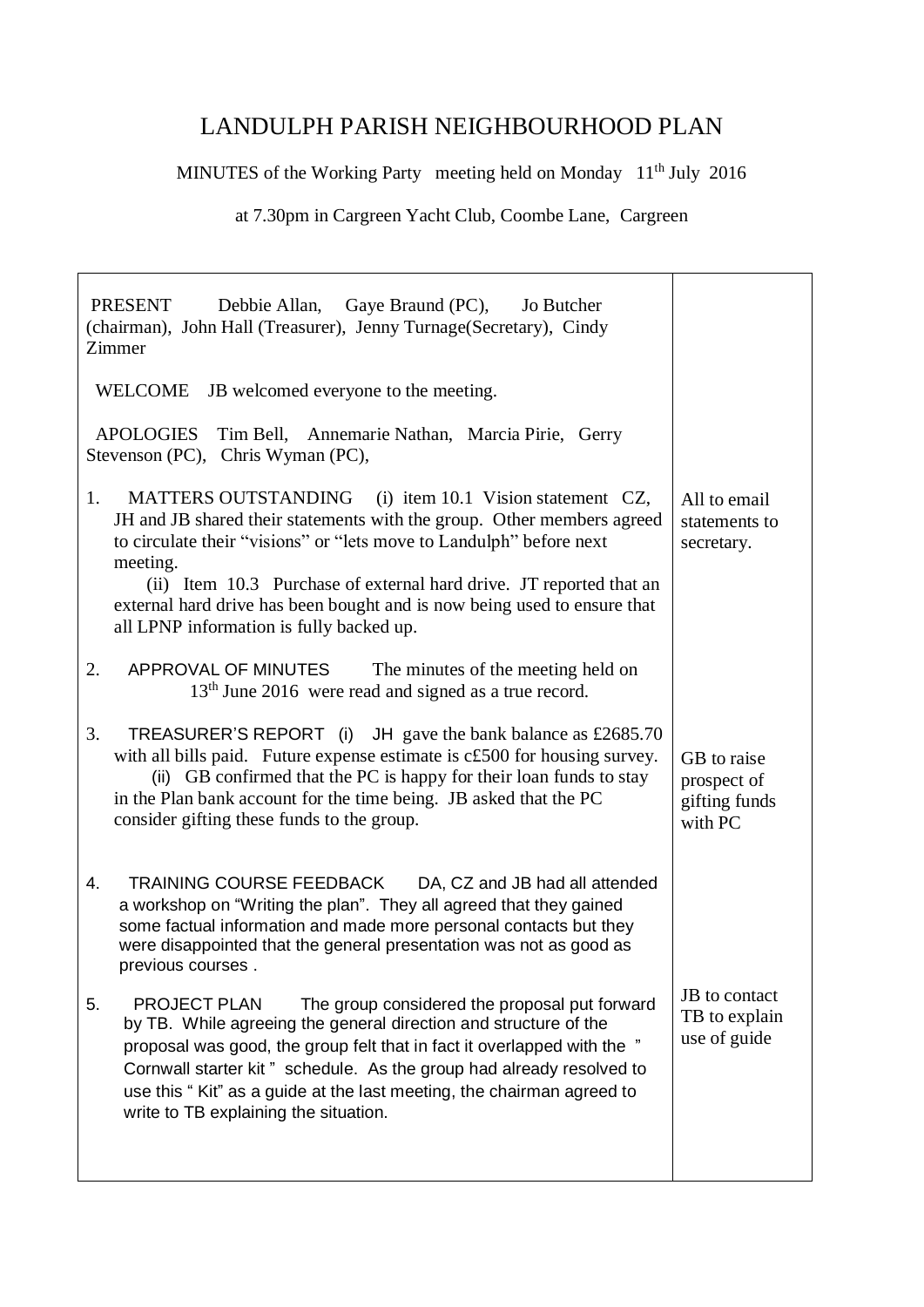| PROGRESS REPORTS<br>6.                                                                                                                             |                            |
|----------------------------------------------------------------------------------------------------------------------------------------------------|----------------------------|
| <b>EVIDENCE GATHERING</b><br>i)<br>a) OPEN DAY (i) David Bullivant and Terry West                                                                  |                            |
| have circulated their completed analysis of the data gathered at the                                                                               |                            |
| Open Day.                                                                                                                                          |                            |
| The chairman praised the high quality, range and depth of<br>the report and expressed the thanks of the group for its speedy<br>production.        |                            |
| It was noted that the general findings were broadly in line with                                                                                   |                            |
| those of the earlier focus groups. All this data will now be used by<br>small, group workshops to begin formulating objectives for the plan.       |                            |
| JB informed the group that it had been brought to<br>(ii)                                                                                          |                            |
| her attention that the report on the Focus groups, which is available<br>on the plan website, has been quoted as supporting evidence in a          |                            |
| recent planning application for 5 houses in the parish. The group                                                                                  |                            |
| were disappointed that the report was used in such a way, without<br>any contact to seek permission for its use.                                   |                            |
| JB will seek advice from the County planning officers and                                                                                          | JB to follow up            |
| other sources to clarify where the copyright for information on the                                                                                | legal position             |
| website lies. Also how best to protect such information from misuse<br>but still allow public access.                                              | CB to amend                |
|                                                                                                                                                    | website                    |
| b) CONSULTING UNDER 18s<br>JB reported that<br>work is progressing. At present it is planned to use survey monkey                                  |                            |
| on facebook and /or Landulph Innit to contact parents and children.                                                                                |                            |
| CZ offered to contact the school to advertise the survey.                                                                                          | JB to continue             |
| c) HOUSING NEEDS SURVEY<br>JH explained that                                                                                                       |                            |
| the survey is ready to be sent out. It was agreed that JH would<br>quote his number as a contact and that paper copies would be                    |                            |
| available in the book exchange. Estimated cost is £500                                                                                             | JH to progress             |
| DEVELOPMENT BOUNDARY This item was carried<br>e)                                                                                                   |                            |
| forward.                                                                                                                                           |                            |
| COMMUNICATIONS PAPER BASED<br>DA offered<br>ii)                                                                                                    | DA to progress             |
| to write an item for the newsletter re the Open Day, Housing survey and                                                                            |                            |
| under 18s proposals.                                                                                                                               |                            |
| COMMUNICATIONS WEB BASED<br>iii)<br>JB noted that                                                                                                  | JT contact MF              |
| she has no access to the "Chair at Plan" email address yet. JT offered to                                                                          | CA set up new              |
| contact MF to find out if he has any content under his name that needs to<br>be transferred. CA to sort out a new (?) email address for JB.        | e mail for JB              |
|                                                                                                                                                    |                            |
|                                                                                                                                                    |                            |
| SETTING UP SMALL GROUPS Four new workshops were set up,<br>$7_{\cdot}$<br>each with a nominated leader who will bring in other folk from the wider | DA/CZ<br>JH                |
| parish to help. Each workshop will endeavour to produce objectives and                                                                             | JB/GB                      |
| policies and determine what evidence is required for the draft plan.                                                                               | <b>JT</b>                  |
| DA/CZ<br>i)<br>Housing                                                                                                                             | all to set up<br>workshops |
| Community and transport<br>JH<br>ii)                                                                                                               |                            |